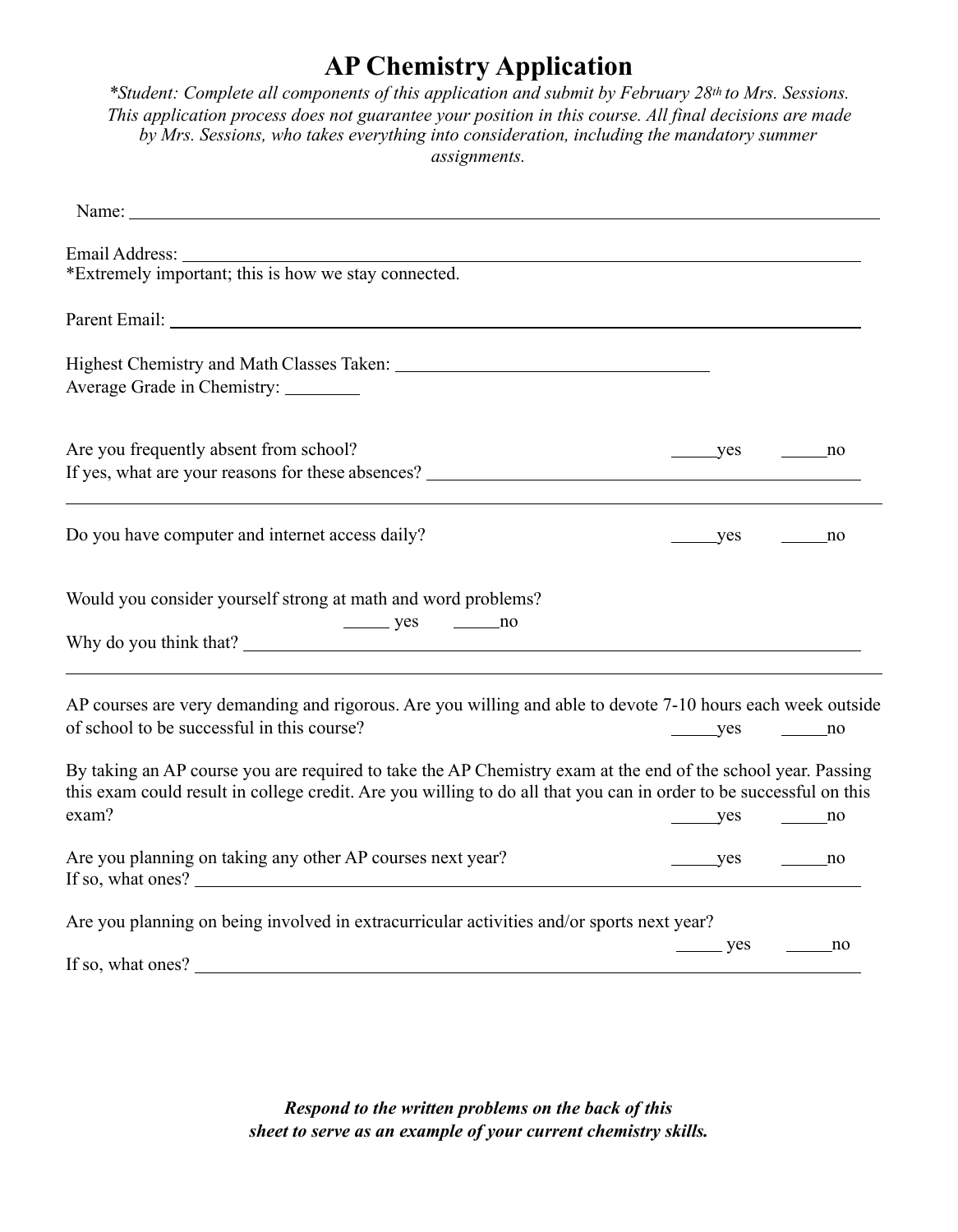## **Chemistry Problems**

*You may use outside resources. I want to see your problem solving skills so please show all work.* 

- 1. What is the volume of 227g of olive oil if its density is 0.92g/mL?
- 2. Determine the specific heat of a material if a 35g sample of the material absorbs 48J as it is heated from 298K to 313K. Use correct significant figures.
- 3. Complete and balance the following equations:
	- a.  $C_3H_6 + O_2 \rightarrow$
	- b. AgCl $\rightarrow$
	- c.  $Ca + O_2 \rightarrow$
- 4. How many grams  $CO<sub>2</sub>$  form from the complete combustion of 1.00L  $C_8H_{18}$ , density 0.700g/mL? If only 1.90 x 10 3  $g \text{CO}_2$  form, what is the percentage yield?

5. Why do you want to be in AP Chemistry?